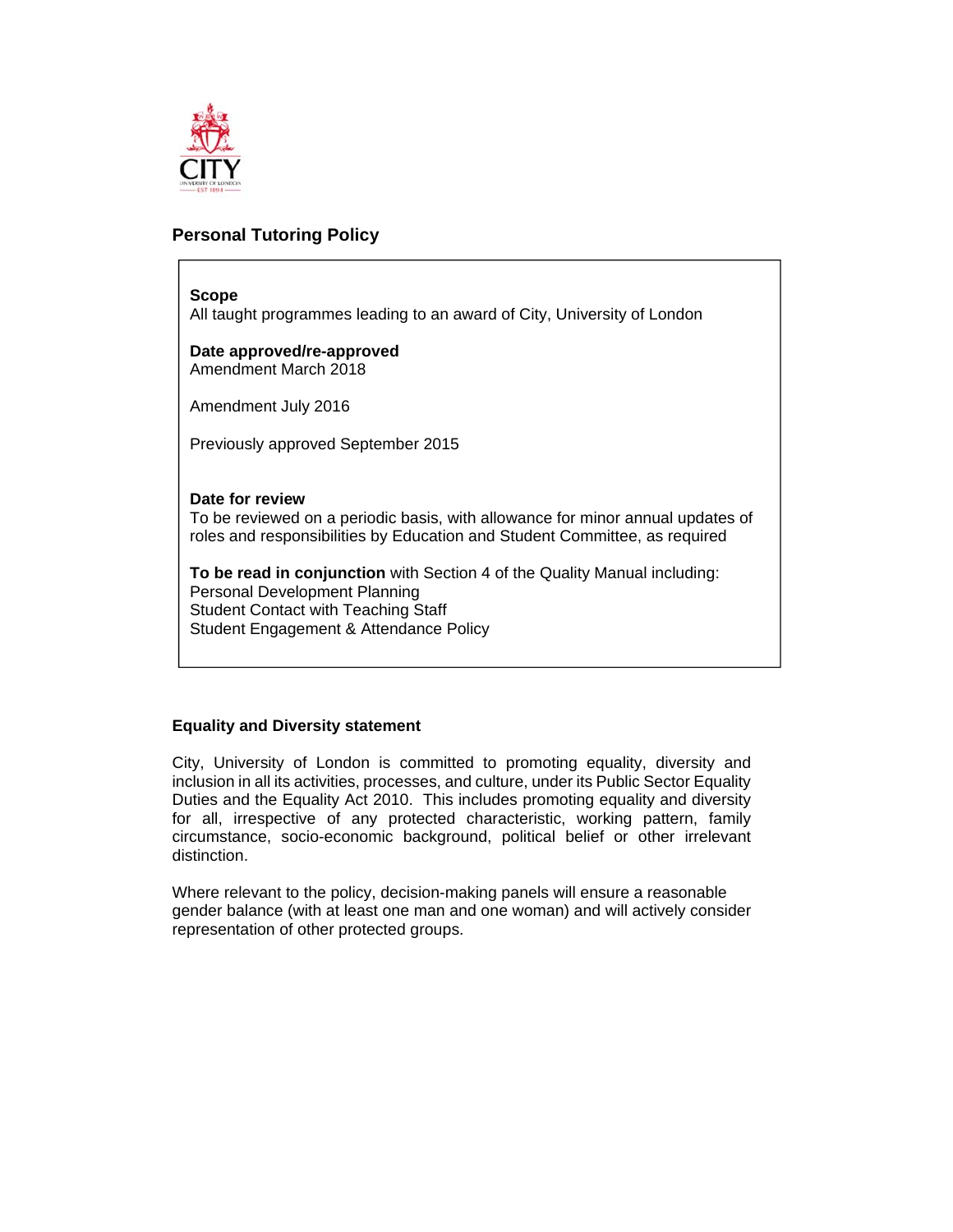# **Personal Tutoring Policy**

## **Purpose and aims**

City, University of London is committed to supporting your success and progression on your programme. The aim of this policy is to ensure there is a mutual understanding about the purpose of the personal tutoring system and the responsibilities of staff and students. This policy applies to all undergraduate and taught postgraduate students at City.

You will be allocated a named member of academic staff as your personal tutor. It is the role of the personal tutor to guide you through your programme and support your academic, personal and professional development. By accessing the support on offer, you will be more likely to succeed in your studies and achieve your potential. We are committed to ensuring that contact with your personal tutor is meaningful and adds value to your educational experience.

They work in collaboration with specialist services to support you through each step of your student journey. Alongside these other services, personal tutors can provide essential support in helping you to prepare for life after university.

## **Principles**

The following features ensure that the personal tutoring system is of high quality and effective in providing you with the support that will help you to be successful in your studies:

- Personal tutors are members of academic staff who have been prepared for their role and have sufficient knowledge of your programme and level of study to support your journey.
- The primary role of the personal tutor is to support student success by providing programme-specific and educational advice and to guide you in the direction of other relevant services and resources that are available to you.
- Wherever possible we will ensure you are paired with a tutor from your specific programme for the duration of your studies.
- Personal tutoring is a collaborative process requiring both you and your tutor to meet the expectations set within this policy. You are expected to take advantage of the support and advice provided by your personal tutor.
- Personal tutoring includes individual and group tutoring delivered at key points during your student journey.
- School Boards of Studies oversee the quality of personal tutoring.

Appendix 1 of this policy provides specific guidance on expectations for the frequency and conduct of personal tutorial meetings. Detailed information about personal tutoring arrangements for your programme, including how to access your personal tutor, are included in your programme handbook.

If you have concerns about arrangements for personal tutoring please talk to your Programme Director or Senior Personal Tutor. Occasionally it may be necessary to change your personal tutor.

### **Responsibilities of your Personal Tutor**

Your personal tutor will:

• Provide general support with your studies and assist you with your academic development.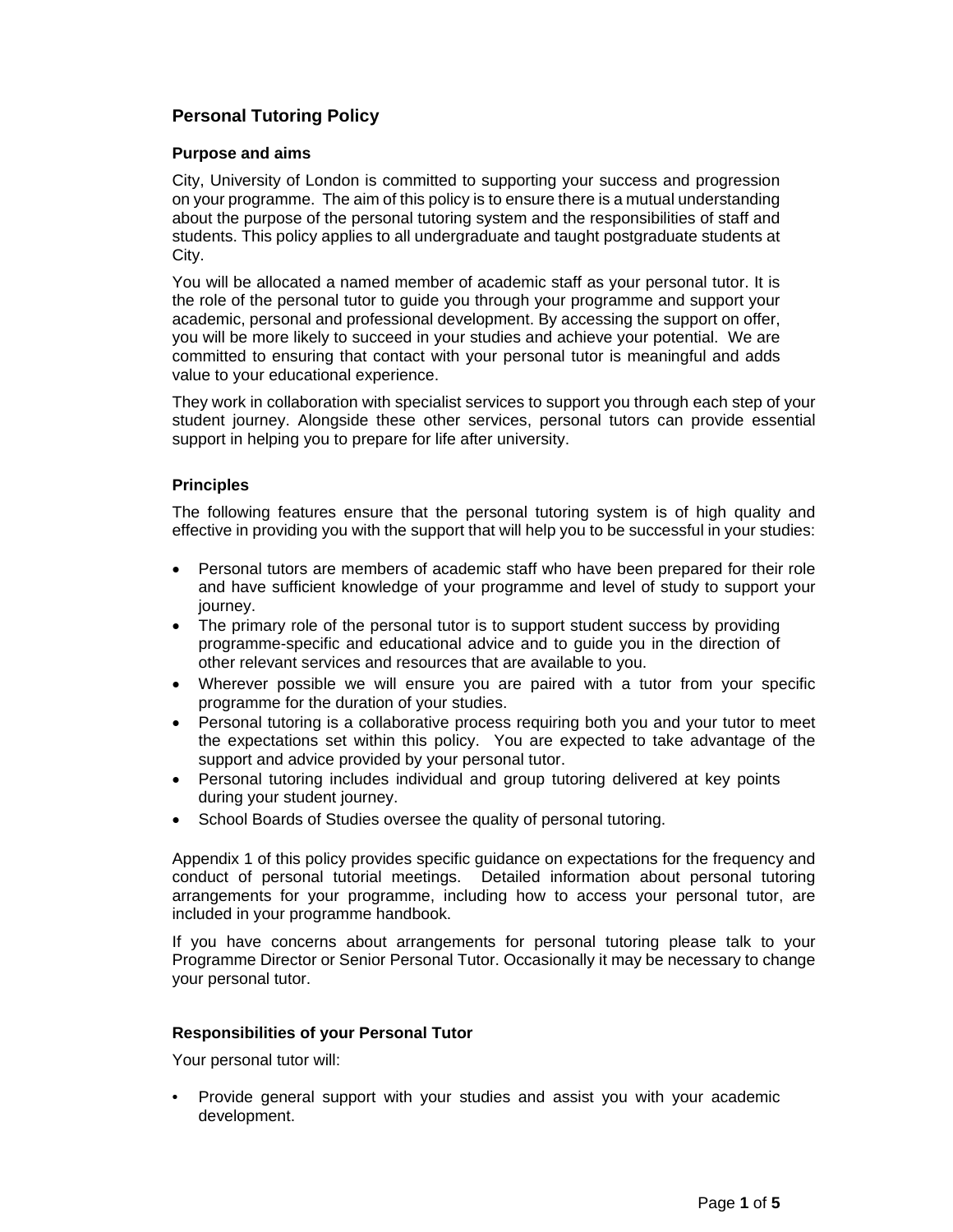- Contact you if you have not attended timetabled activities to understand why and direct you to appropriate support.
- Provide support for your personal development planning, alongside other activities that are available in your programme and with the Careers Service.
- Provide advice about your studies, including where these are directed to a particular profession.
- Act as a first port of call for pastoral, professional or academic concerns or advice and direct you to other forms of support offered by City when needed.
- Be available to meet with you through group and individual tutorials.

Areas which fall outside the remit of the Personal Tutor are:

- Providing specialised or specific medical/health advice to you. This is available through the university's student support services.
- Providing specialised academic advice, for example on a particular piece of work you are doing. This is available from your module tutor.
- Marking your work in their capacity as a personal tutor, unless that work was specifically set for a personal tutorial (for example a tutorial essay). Marking will be undertaken by the module tutor or staff supporting that module.

## **Your responsibilities**

To ensure the success of your personal tutoring relationship you should:

- Attend all individual and group meetings, and contribute fully to these sessions. In any instance that you are unable to attend you should let your tutor know in advance.
- Keep in touch with your personal tutor so they are aware of your progress through the programme. This might be face to face, by phone or email as agreed with your tutor.
- Provide your personal tutor with relevant information when you are asking for help or a reference.
- Discuss with your personal tutor any difficulties you may be experiencing with your studies so they can help you to find the most appropriate support.
- Agree with your personal tutor how the outcomes of your discussions will be taken forward.
- Act on the advice and guidance provided by your personal tutor, including accessing other support that they recommend may be of benefit to you.
- Always respond to a request for a discussion about any absence from your modules or overall programme so that your situation can be understood.

### **Record Keeping**

A record of every individual and group personal tutorial meeting is kept to support your tutoring relationship. You and your tutor will agree which of you will take the record and you will agree the content of the record together. The record should normally contain the following:

- A record of what was discussed.
- Your pattern of attendance particularly if you do not attend scheduled timetabled activities, miss a personal tutorial session or are not meeting specific expectations for your programme (e.g. as required by a professional body).
- Any agreed action points arising from the sessions and who is responsible for these.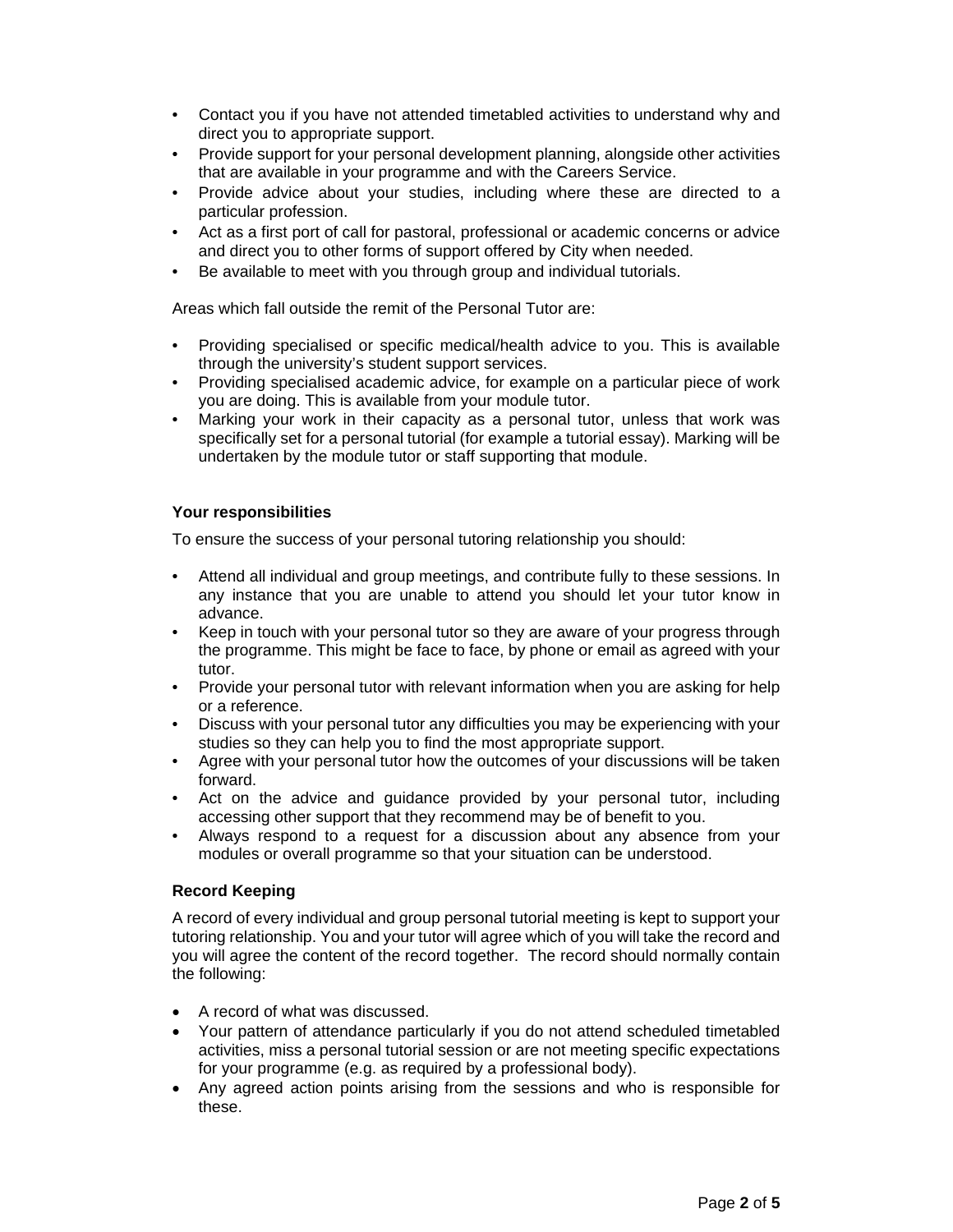Any recommendations made for you to seek further support.

The level of personal detail included in each record will be agreed between you and your personal tutor.

For undergraduate students, a City-wide electronic records system is currently in use for all personal tutorial sessions. Whilst this system is available for postgraduate taught students, your School may also opt to maintain electronic records in another format. These records will be stored in a central and secure repository.

Records will only be accessed by those whose role requires this and confidentiality of the information will be maintained. However, there may be occasions when it is necessary for someone other than your personal tutor to access personal records in order to help you if your allocated personal tutor is absent for a period of time.

## **Monitoring and Review**

The School Board of Studies is responsible for overseeing the effectiveness of personal tutoring within your School and will:

- Ensure that personal tutoring is operating in line with this policy, and that any additional local arrangements for personal tutoring are outlined in your programme handbook.
- Monitor and review engagement with personal tutoring and undertake an annual review of the quality of personal tutoring via the Annual Programme Evaluation process.
- Refer information on both good practice and issues you have raised via the School Learning and Teaching Committee who will submit an annual report to the Education and Student Committee (all activities contributing to the Education and Student Strategy) and the Educational Quality Committee (oversight of Senate's Quality Assurance Framework).
- Ensure there is a personal tutoring system in place for all programmes involving partner institutions. Specific arrangements for personal tutoring for partnership programmes will be set out in your student handbook and in the Memorandum of Agreement for the partnership.

### **Recognition**

Personal tutoring is recognised as a valuable part of an academic's role. As a student there are opportunities for you to provide feedback directly to your personal tutor and in student experience surveys. In addition City has a range of annual award schemes where you can nominate your personal tutor for recognition.

## **Appendix 1**

**Expectations for Personal Tutorial Meetings**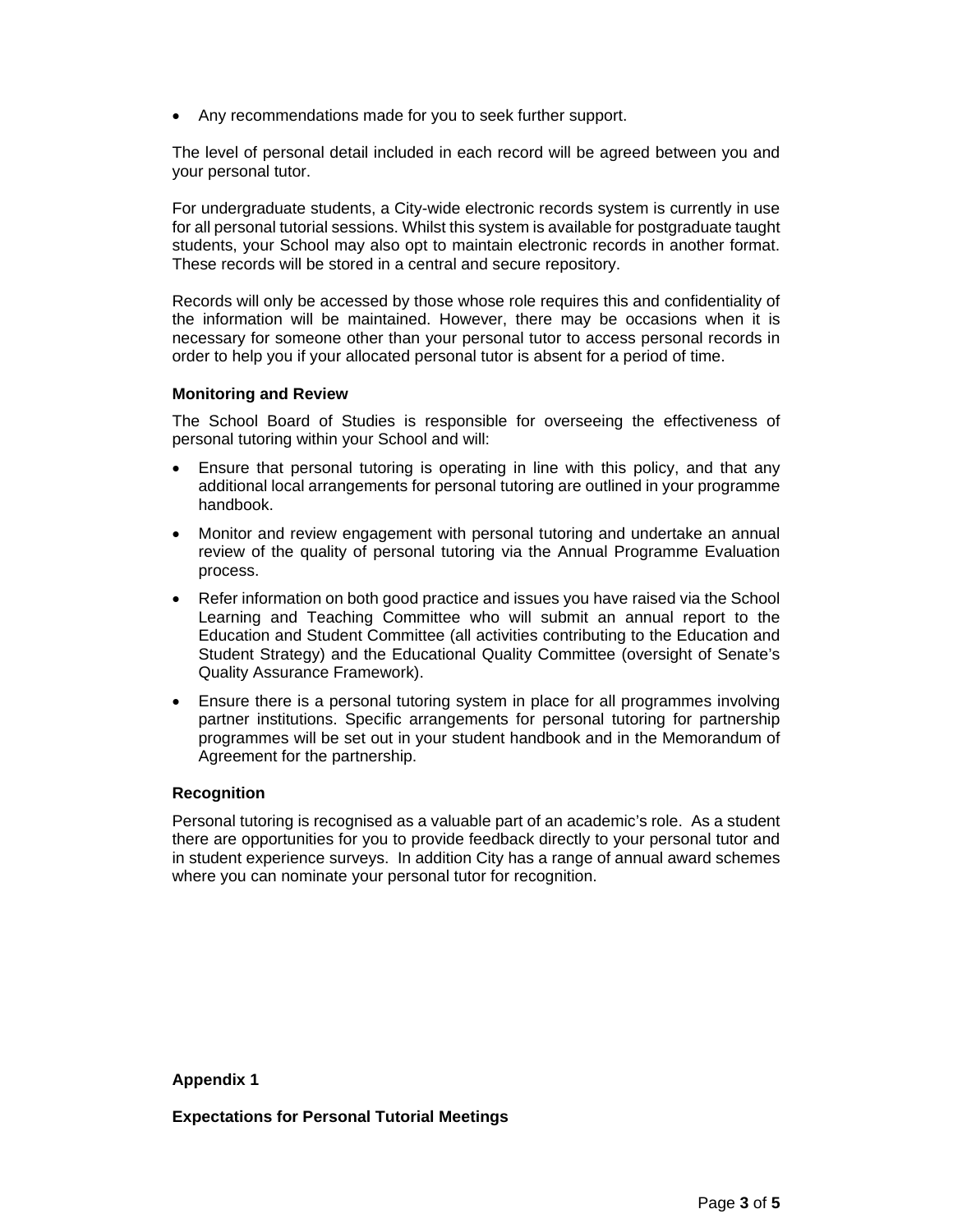Personal tutoring is most effective when delivered via a blend of individual and focused group tutorials delivered at key points during your student journey. Schools will deliver individual and group tutorials with reference to the expectations set out below. There will be some variances (e.g. in frequency) taking into account your needs and the structure and requirements of your programme. Exact arrangements will be made clear in your programme handbook.

## *Undergraduate Students*

### Individual Meetings with your Personal Tutor

Your personal tutor will arrange an individual meeting with you at least once a term. This will normally be at the beginning of each term.

Where you would like further support, please contact your tutor to arrange to meet up. Your personal tutor also has scheduled office hours each week when they are available. These times are advertised and provide further opportunity for you to make arrangements to see them.

As well as individual face-to-face meetings, you are encouraged to maintain regular contact with your tutor (in particular during the middle and the end of each term). This could be through skype, a telephone call, or other electronic means such as email.

Individual meetings with your personal tutor are an opportunity to discuss your progress, your programme and any issues you encounter. The range of issues discussed will be unique to you but may include some or all of the following:

- How you feel you are progressing
- How you are managing your study time
- Your results across each module
- Any additional support you have sought and received or may need
- Your record of attendance
- Where you can seek further support if you have any financial, housing or other issues that are affecting you during your time at City.

### Group meetings with your Personal Tutor

The following provides one example of what you might expect from a 3-year programme delivering group tutorials with between 5 and 10 tutees in each group. Your personal tutor may adapt the format of group meetings to suit your programme.

## **Year one**

### Meeting 1

This will take place in your first term. Your personal tutor will introduce themselves and explain their role and how they will support you. You will also discuss the best way of keeping in touch throughout the term. Additional topics at this first meeting might include:

- Accommodation
- Student Finance
- Why you chose City, University of London for your studies
- Learning Success
- Career Aspirations
- Part Time work
- Interest in extra-curricular activities